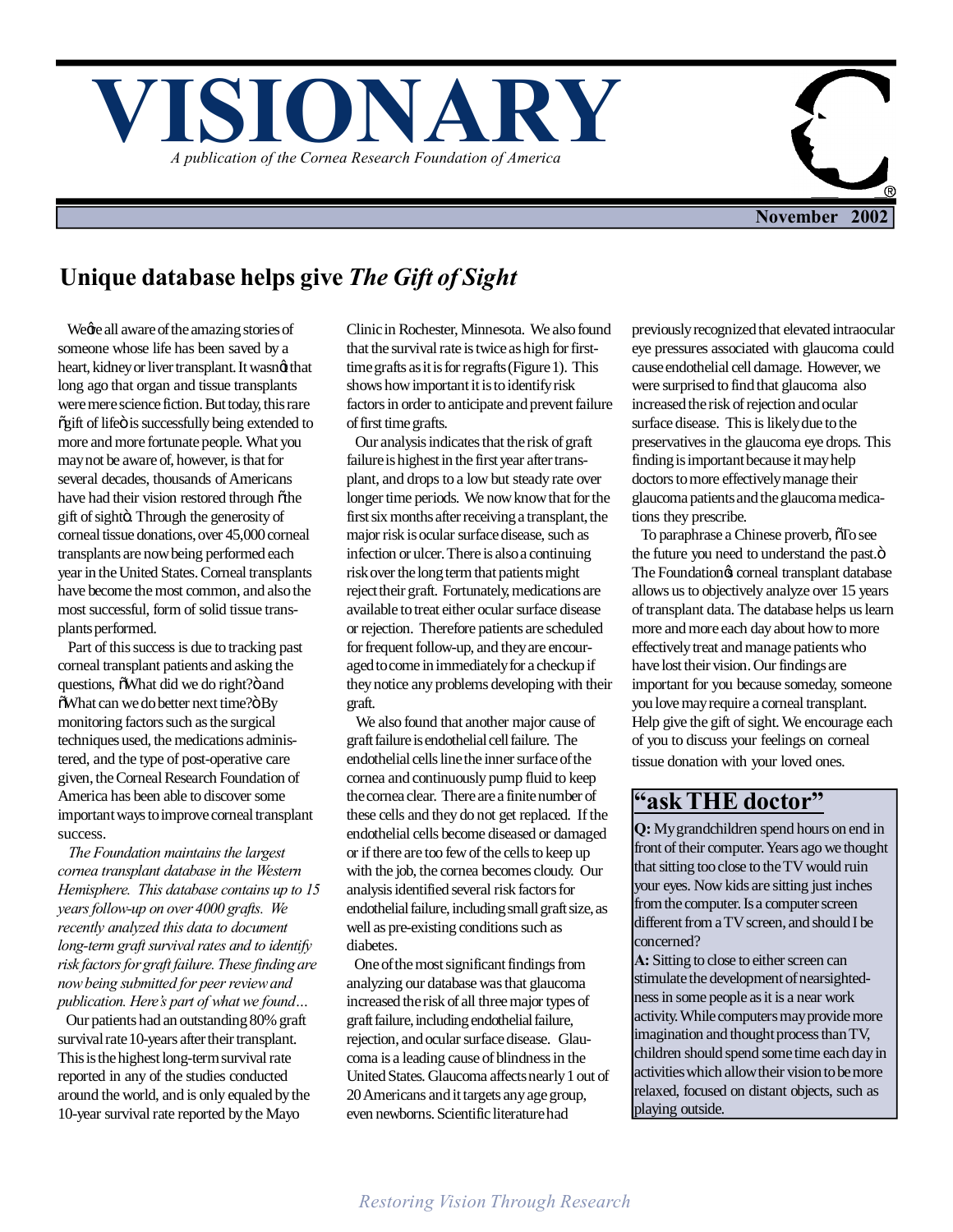#### *Cornea Research Foundation of America* **Board of Directors**

Francis W. Price, Jr., M.D. *President*

> F. W. (Bill) Grube *Vice President*

> > Pat Chastain *Secretary*

Kevin S. Dubbink *Treasurer*

Walter C. Gross Joseph L. Kack Joan Lane Francis W. Price, Sr., M.D. Harry W. Scheid Lorraine Mahomed

#### **Foundation Staff**

Susan P. Simon *Development Director*

Marianne O. Price, Ph. D. *Director of Research & Education*

Clorissa D. Quillin *Clinical Research Coordinator*

> Sherry A. Levy *Associate Editor*

*9002 North Meridian Su 212 Indianapolis, IN 46260 Phone (317) 844-5610 Fax (317) 814-2806*

## **New Director of Research**

Upon completing her doctorate in Medical and Molecular Genetics, Marianne O. Price, Ph.D. has joined the staff of CRFA as the Director of Research and Education. Since she began in June, she has been busy analyzing data from many of our in-house studies. She submitted a paper on long term survival rates of corneal transplants, documenting up to 15 years of follow-up on transplanted eyes and showing what postoperative problems are of greatest concern for each type of presenting diagnosis. She has also submitted a second paper showing what pre-operative or surgical risk factors influence long term corneal graft survival. She recently co-authored a manuscript showing that excellent refractive surgery outcomes can be obtained within the context of a carefully structured refractive training program. This data was also presented at a national eye meeting. In the future she is interested in initiating studies that will improve our understanding of keratoconus and hopefully lead to preventive treatment. All of us are excited with the level of expertise Marianne will bring to CRFA.

## *Message From The President of CRFA*

*Dear Friends,*

 *As you will see from this issue of the Visionary, we have many exciting initiatives underway at the Foundation. Our progress speaks highly of our Board, our staff and the many donors who help sponsor our research. The Foundation has truly become a world class research and educational organization dedicated to the preservation and restoration of vision.*

 *Over the past 15 years, most of our efforts have been focused upon improving the quality of life of older adults. Today we*

*are about to embark on a study that could have a very positive impact on nearly every child in the United States. Our Prevention of Nearsightedness in Children study will help reverse a trend that is affecting more children today than perhaps any other eye disease.*

 *The Foundation is also fortunate to have a new Director of Research with a Ph.D. in molecular genetics. We are now in a position to examine the underlying biochemical and genetic causes of many eye diseases.*

 *Help us continue to improve the quality of life of the visually impaired and preserve the eyesight of our future generations. We cannot do this without your help. Please consider the Foundation when making charitable contributions this year. Your support will not only help us continue our vision but it may quite possibly affect you, a friend or someone you love.*

*Sincerely, Francis W. Price, Jr., M.D.*

### *A Word From Our Board…*

 As we begin the final quarter of the year, perhaps you find yourself contemplating your charitable gifting options. All organizations are delighted, of course, to receive a check from a donor. However, another alternative exists that allows you to fully support your organization of choice while maximizing your tax benefits. Specifically, we mean the gifting of appreciated property.

Suppose that you owned shares of a company is common stock, which has a low cost basis, leaving you exposed to significant capital gains tax consequences should you sell the shares. If you first sell the shares and then gift the after-tax proceeds, your net gift will be reduced by

approximately 24% $\hat{o}$  the long-term federal capital gains tax rate plus Indiana state taxes. Furthermore, your federal charitable tax deduction will be equal to the amount of the after-tax donation, not the sales proceeds.

 On the other hand, you might choose to donate the shares directly to the organization of your choice. This strategy has some significant benefits: your gift and charitable deduction would be larger than they would be with the first option, and you would have avoided the tax liability. CRFA has established an account at Goelzer Investment Management to accommodate your gifts of this type to the Foundation.

 There are some important factors to consider when making a gift of appreciated property. One is that the exact value of your gift will not be determined until the day it is received into CRFA's account at Goelzer. At that point, the value of the gift is the mean of the high and low prices for those shares on that day. Another matter to consider is the limitations on tax deductibility. Gifts of appreciated property may be deducted on your federal income tax return if the amount of all your gifts is less than 30% of your adjusted gross income. Cash gifts must be less than 50% of your AGI in order to be fully deductible. However, similar to capital losses, gifts above the annual limits may be carried forward to subsequent tax years.

 If you have questions about how to make a gift of appreciated marketable securities to CRFA, please contact Susan Simon at the Foundation or Walter Gross of Goelzer Investment Management at 264-2680. Any questions regarding the personal tax implications of gifting should be directed to your tax professional.





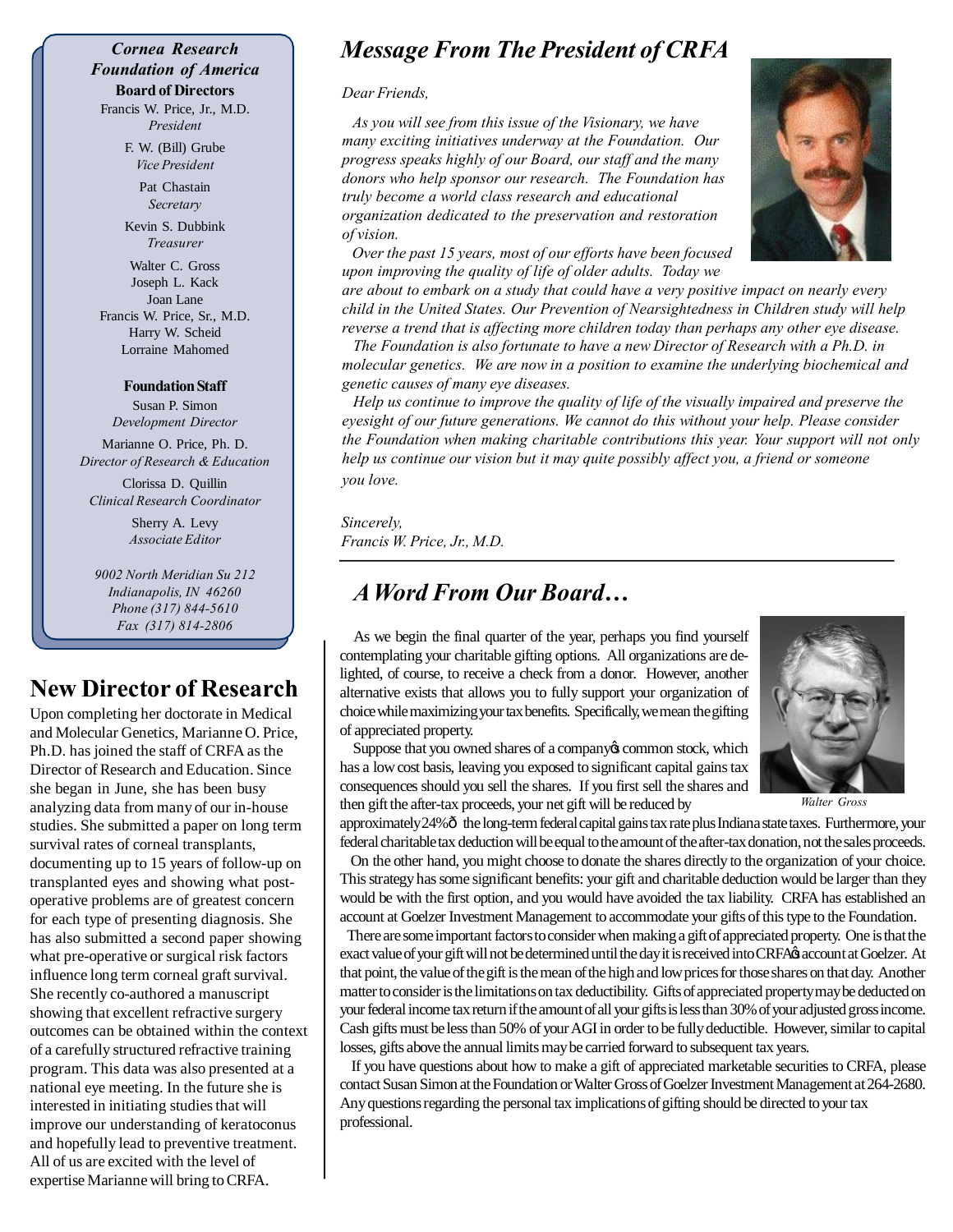## **The Importance of Eye Research and How It Changed One Man's Life** *A Personal Perspective*

 Sid Eskenazi understands the importance of research and the postive effect it can have on a person $\alpha$  eyesight. As a young child, he remembers his mother taking him to the old Wm. H. Block Department Store to have his eyes examined on the mezzanine floor and being fitted with glasses by a local optometrist. õSuddenlyö, he said, õ I could see the whole first floor of the storei it was a wondrous thing...everything was so clear and bright and colorful. Ö Unfortunately, through the years, Sidøs eyesight kept getting worse and his glasses thicker and thicker. His glasses were the first thing he reached for each morning and the last thing he took off at night before he went to sleep. However, he didng realize how lost he would be without his glasses until he was drafted

into the army and was sent home the same day because of poor eyesight.

 For years Sid tried all the different types of contacts, but his eyes couldnot tolerate them. It was during an airing on 60 Minutes that he was introduced to the Russian development of RK( Radial Keratotomy). Hoping that one day this would be available in the US, he was soon introduced to Dr. Francis Price, Jr. who had studied this procedure. After learning he could be helped, he said,  $\delta I$  wanted it done and I wanted it done right now, fastí . to me it was a marvelí .almost as good as when I got my first pair of glassesí except I wasnøt wearing those ugly things. $\ddot{o}$ 

 As a result of his successful surgery, Sid has since been a strong advocate of medical

treatment to make life easier. His wife, Lois, pointed out that othe will approach peopleí even strangersí and stop them i and tell them they dong have to live this way i that surgery is available to make their lives better.ö

 Sid and Lois have a reputation in the city of being devoted to õgiving back to the community. ö When asked what advice or criteria they would give others for supporting philanthropic organizations, during these trying economic times, their answer was simple. Support the organizations that have supported you, or helped you in a time of need, or that fit well with a legacy you want to see accomplished in the future.

# **Please Help Us in Our Quest** *To Eliminate A Leading Cause of Eye Disease*

 Many of you know from personal experience what problems nearsightedness can cause. Did you know that it might be possible to actually prevent it from developing in many children? How would you or a friend if the have been impacted if the need for glasses, to see at a distance, could have been prevented? What about your children or grandchildren?

 Evidence is building that nearsightedness is indeed stimulated by reading and possibly other near work. In fact, nearsightedness has become an epidemic in Asia since those countries have instituted mandatory education. In three generations some areas have seen the rate of nearsightedness increase from less than 20% of the population to over 90% of their young adults. In our country, where good data on nearsightedness is actually harder to obtain, the rates not only seem to be rapidly increasing.

 CRFA wants to perform a pilot study to help prevent the onset of nearsightedness in children. If the results of this study are promising, we will then seek government funding for a larger, more definitive study. Unfortunately, the Cornea Research Foundation of America does not currently have full funding for this project. We estimate the cost to be approximately \$500,000 over two years to **c a r r y o u t t h i s m i s s i o n . We need YOUR help!**

 Tax-deductible contributions towards this valuable research project will not only help the Foundation preserve the sight of our future generations but also to eliminate a precursor to many visual impairments afflicting older adults, as well. At a time when people appear to be focusing more on self-preservation rather than bold problem solving, please help us in our quest. Why the immediacy? Consider this: **A child born today** will be **the same child** we will be **targeting to educate with the results** of our study. What if a simple pair of reading glasses is all it will take to eliminate this worldwide problem?

Visit our web site www.cornea.org to learn more about the studies being conducted at CRFA

#### **CRFA Announces New Eye Surgery** *Implant aids those with a missing or damaged iris*

On September 18, 2002 CRFA announced a new and innovative surgical technique to replace a damaged or missing iris with a new artificial one. Dr. Francis Price, Jr., MD recently performed the first implantation as part of a FDA sponsored U.S. clinical trial, and he has been named the North American Monitor for the study. This is the first such study in the US to treat patients with placement of an artificial iris to correct defects of the iris due to trauma, disease or congenital malformation.

 The artificial iris, manufactured by Ophtec, USA comes in blue, green and brown. This new iris blocks excess light from entering the eye so that patients are not incapacitated by glare and light sensitivity, much the same way a normal, healthy iris does in the average person.

 Who does CRFA believe will most likely benefit from this procedure? People who are missing an iris or have an iris defect, or whose iris has endured some type of trauma will benefit tremendously. To date most patients have been over the age of 21. However, as Dr. Price recently pointed out,  $\tilde{o}I$ have done the procedure on a 14 year old boy who lost his iris in an accident, and it has been very beneficial for him, both from a functional and from a cosmetic standpoint. $\ddot{o}$ 

*For more information on charitable ways to give to CRFA, please contact us at 317-844-5610*